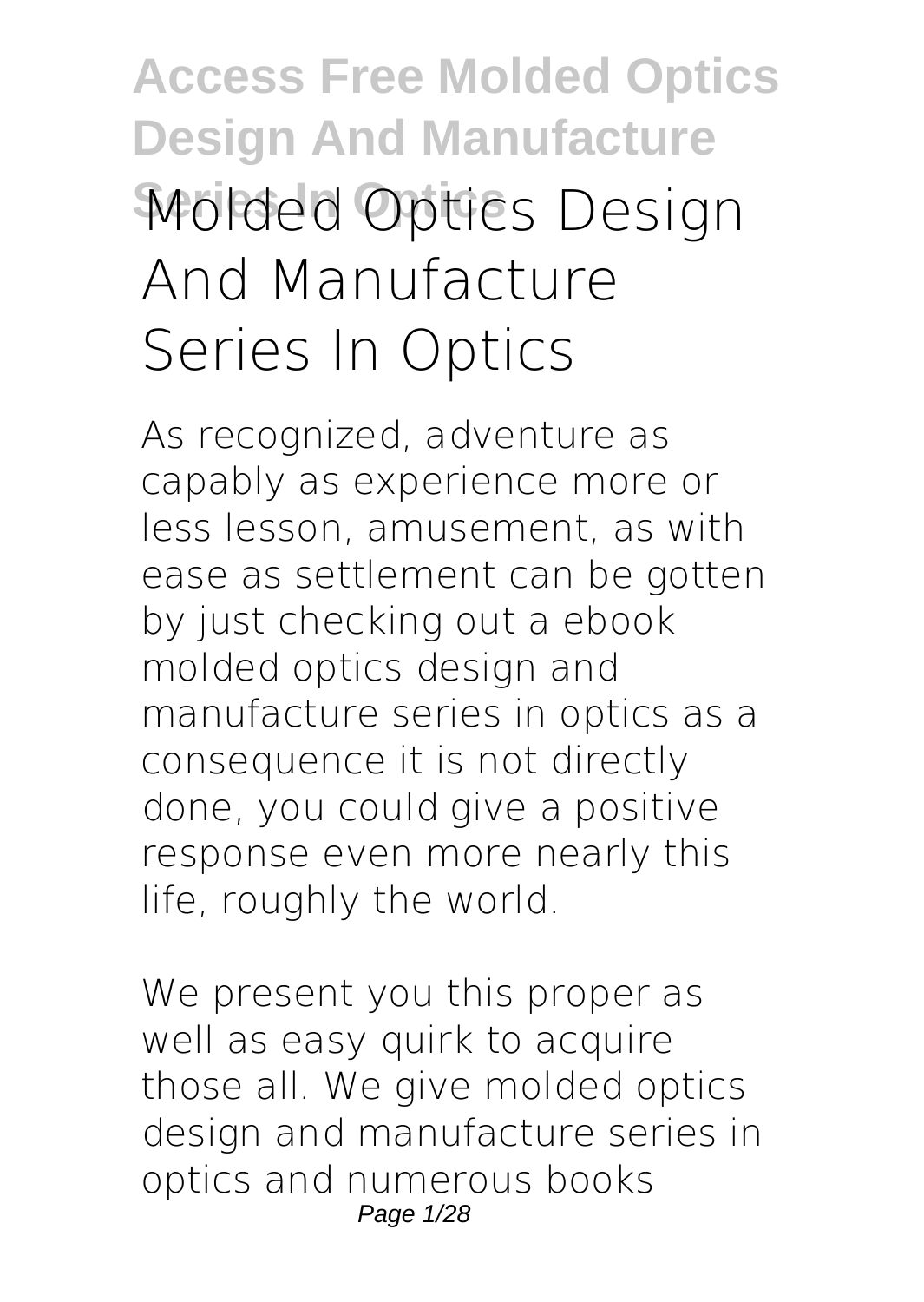**Series In Optics** collections from fictions to scientific research in any way. in the course of them is this molded optics design and manufacture series in optics that can be your partner.

*GS Plastic Optics, a Global Leader in Precision Injection Molded Polymer Optics* Design for Manufacturing in Plastic Optics #724 CPC Compound Parabolic Concentrator Hot Topics in Optical Design and Fabrication Digital Aachen Polymer Optics Days - Materials in optics manufacturing (24 February 2021) *All things Optics Manufacturing at United Lens Company The Future of Material Science for Co-Packaged Optics* Edmund Optics Manufacturing: Page 2/28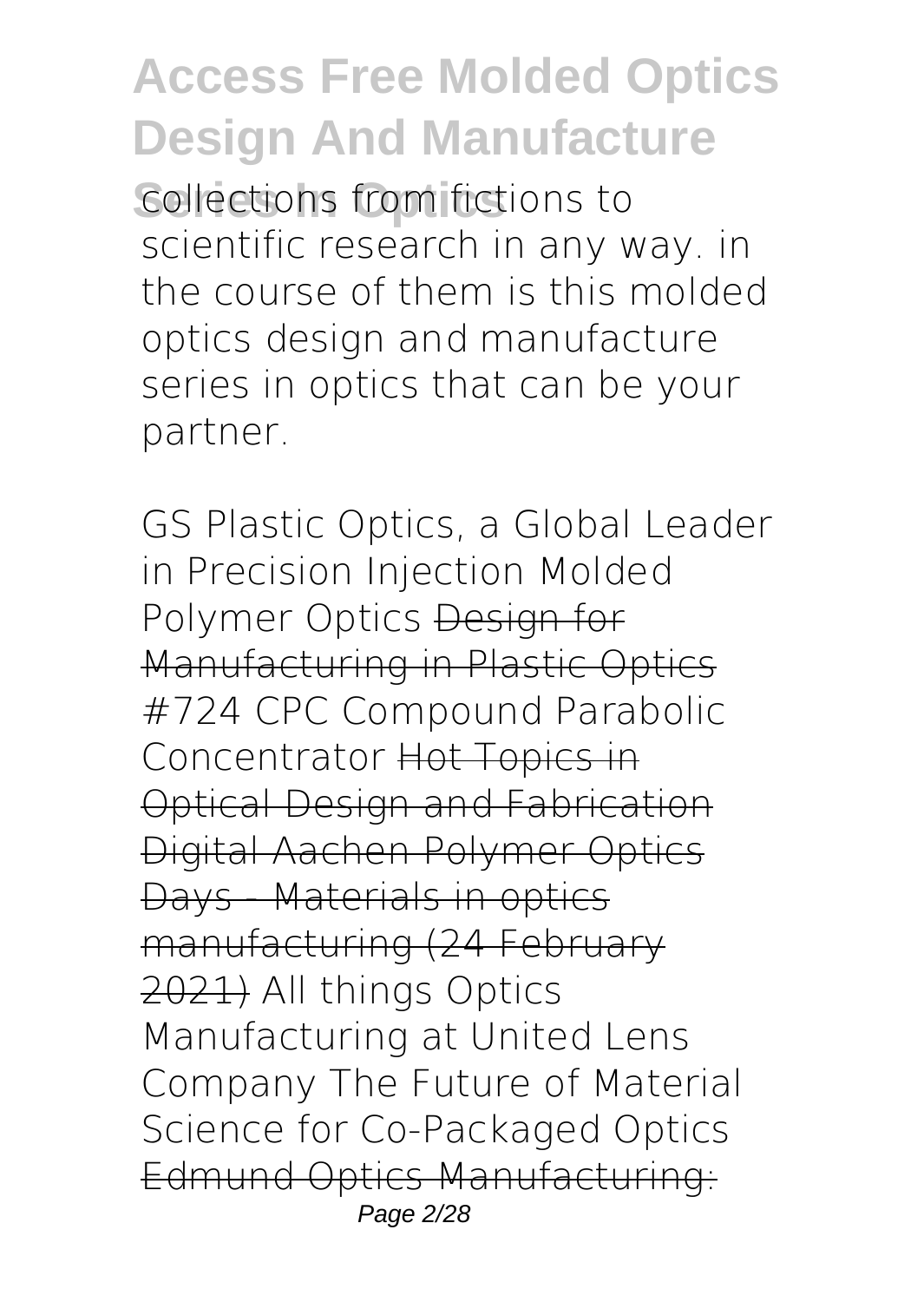We Make It High-End Asphere Design for Manufacturability -2018 Machining an injection mold for acrylic lenses #NX MOLD WIZARD #Plastic Cup mold design Optical fabrication, coating and integration: step by step **IR optics: Efficient testing throughout the manufacturing process** Bereichsfoto Services+Materials Laser scanning microscopy Flow-Through Polishing and the Use of Multimode Ligand Libraries to Improve Process Efficiencies 3D printed Ultralight Metallic Microlattices DIY Compound Parabolic Concentrator for evacuated tube. PART 3 RMS Titanic: Fascinating Engineering Facts American-Made Custom Labeling Machines | Production Page 3/28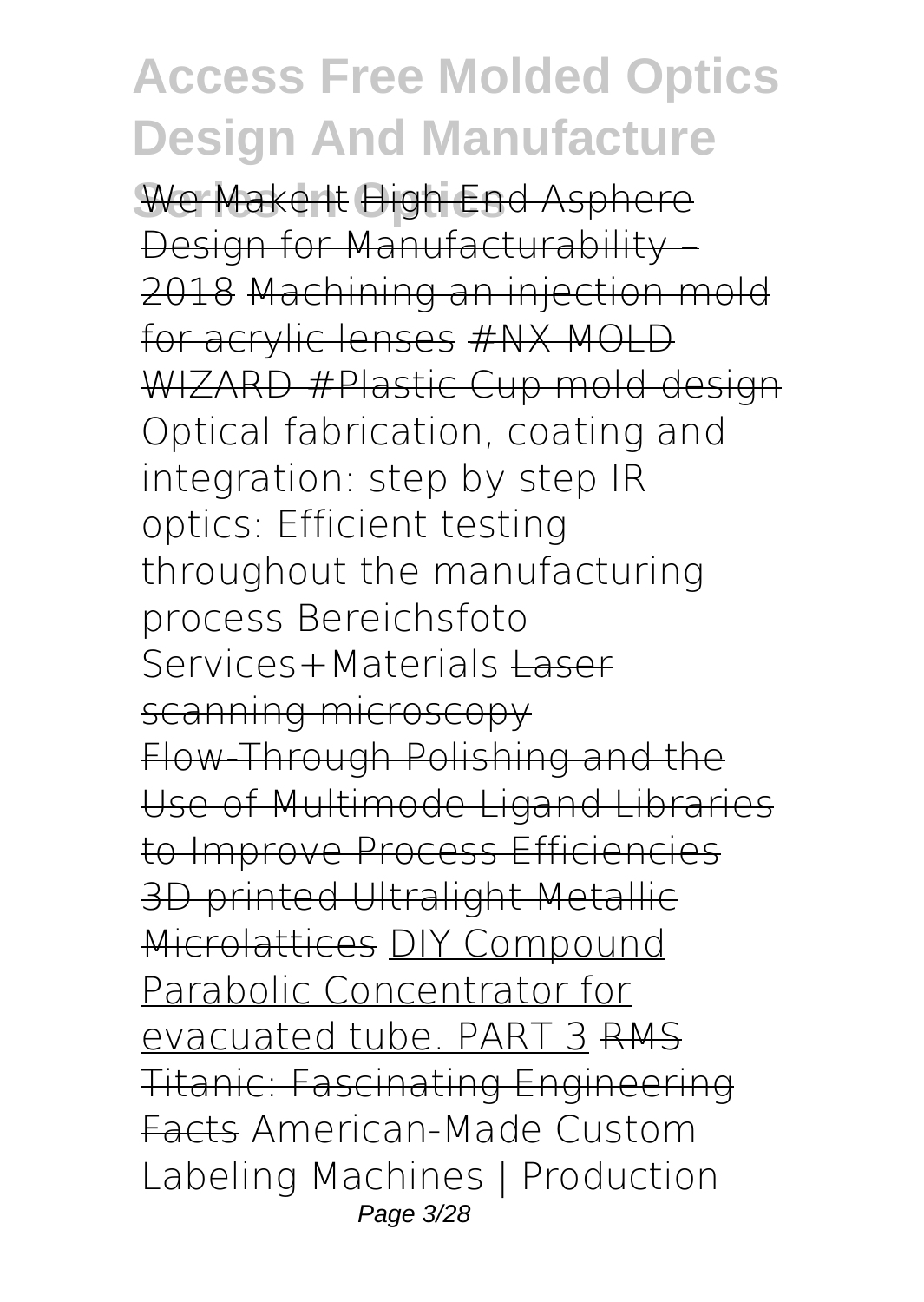**Sines Islndustrial d Machinery |** Factory | USA<sup>-</sup>| Use This FORMULA To Unlock The POWER Of Your Mind For SUCCESS! | Andrew Huberman \u0026 Lewis Howes Mod-19 Lec-22 Compound Parabolic Collectors How To Make A Screen For Screen Printing | THE BLUEPRINT *How an EO Imaging Lens is Manufactured* Building a mass manufacturing capability for augmented reality optics OEM/ODM Optical Lens Optical precision injection molding

#NX MOLD WIZARD #Dust Pan mold design*How to Start a T-Shirt Business at Home | Key Things to Know!* Glass engineering designing and making photochromic glass *Design and Optimization of Dielectric* Page 4/28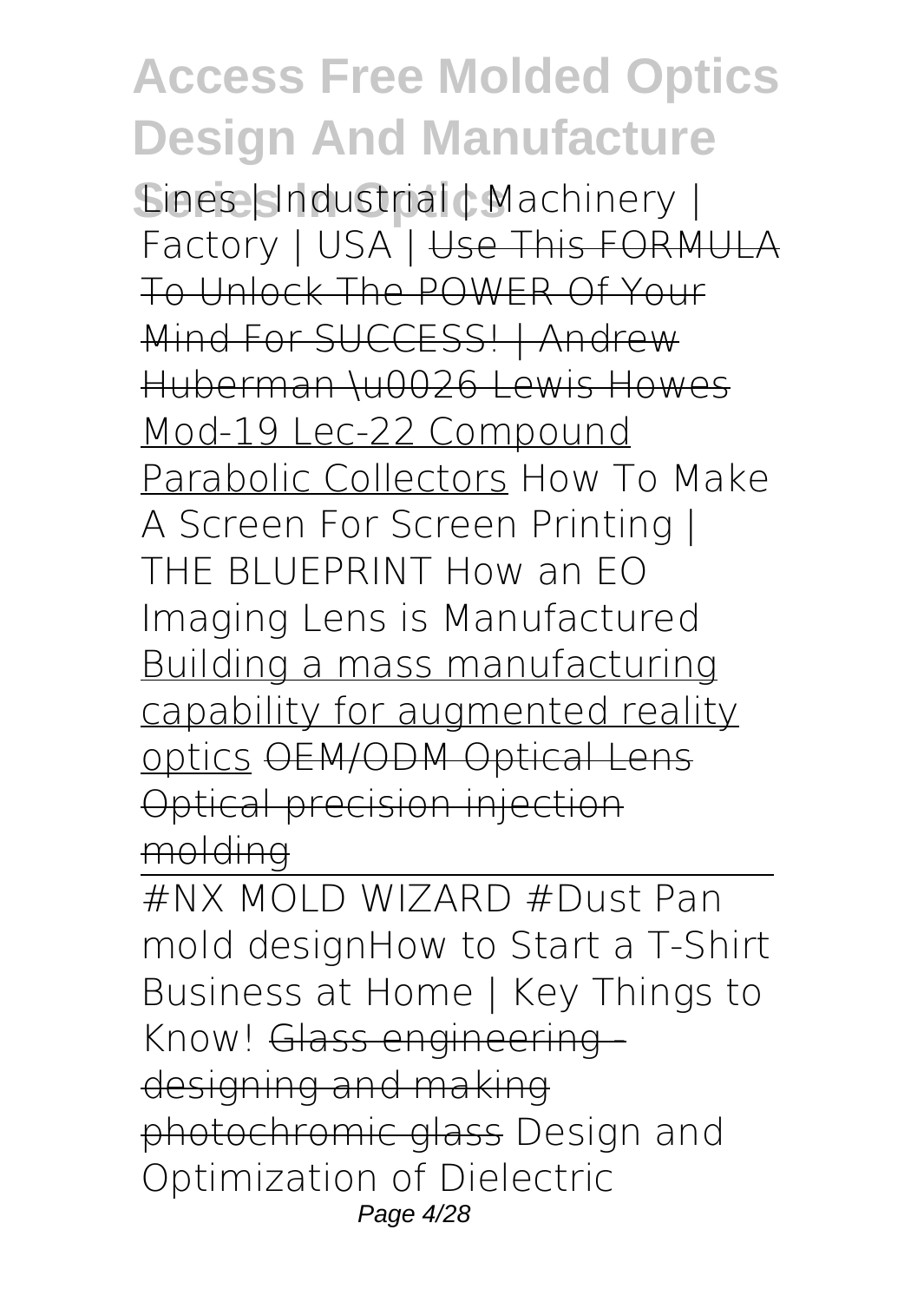**Series In Optics** *Metasurfaces* Molded Optics Design And Manufacture Advances in mold tooling and glass technologies have enabled production of molded glass optics that are cost competitive with plastic optics for an increasing range of applications. FIGURE 1. Molded ...

MOLDED OPTICS: Precision molded glass challenges plastic optics

"We are pleased to announce this major contract renewal today as it continues to demonstrate LightPath's ability to supply quality optical products enhanced by our innovative processes at high volumes ...

Demand Remains Strong for Page 5/28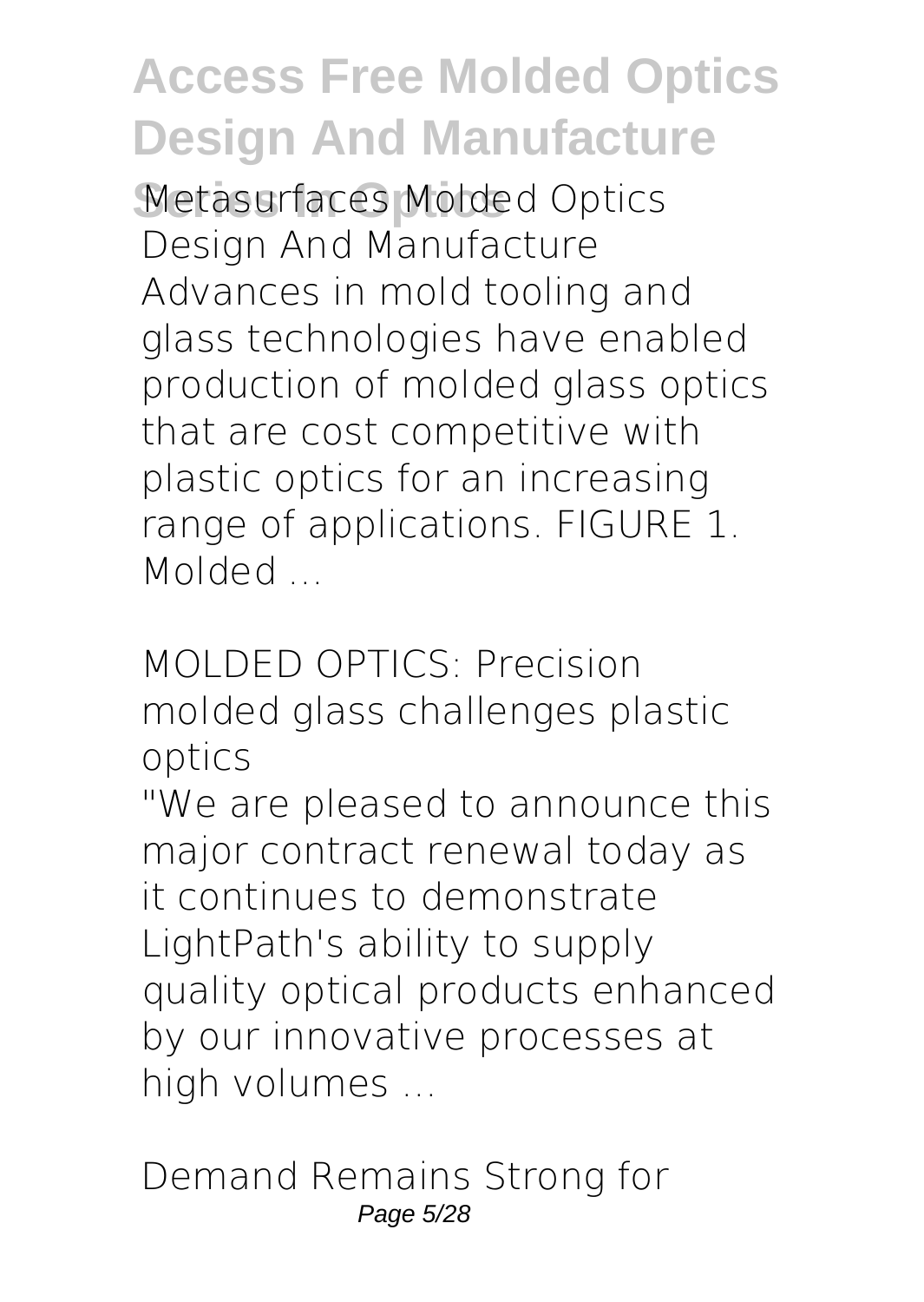**Series In Optics** LightPath's High Precision Molded Glass Optics

The 3D time-of-flight (ToF) depth sensor combines a custom optical assembly with an active illumination approach to provide a 360-degree by 60-degree field of view. Currently in beta-testing, the ...

Jabil Optics Introduces Omnidirectional Sensor for Mobile Robots We do a lot of plastic optics design, and have a close relationship with a plastic opticalmolding partner." Low-to-medium volume also characterizes the contract manufacturing operations of Photonic ...

Optics business model grows Page 6/28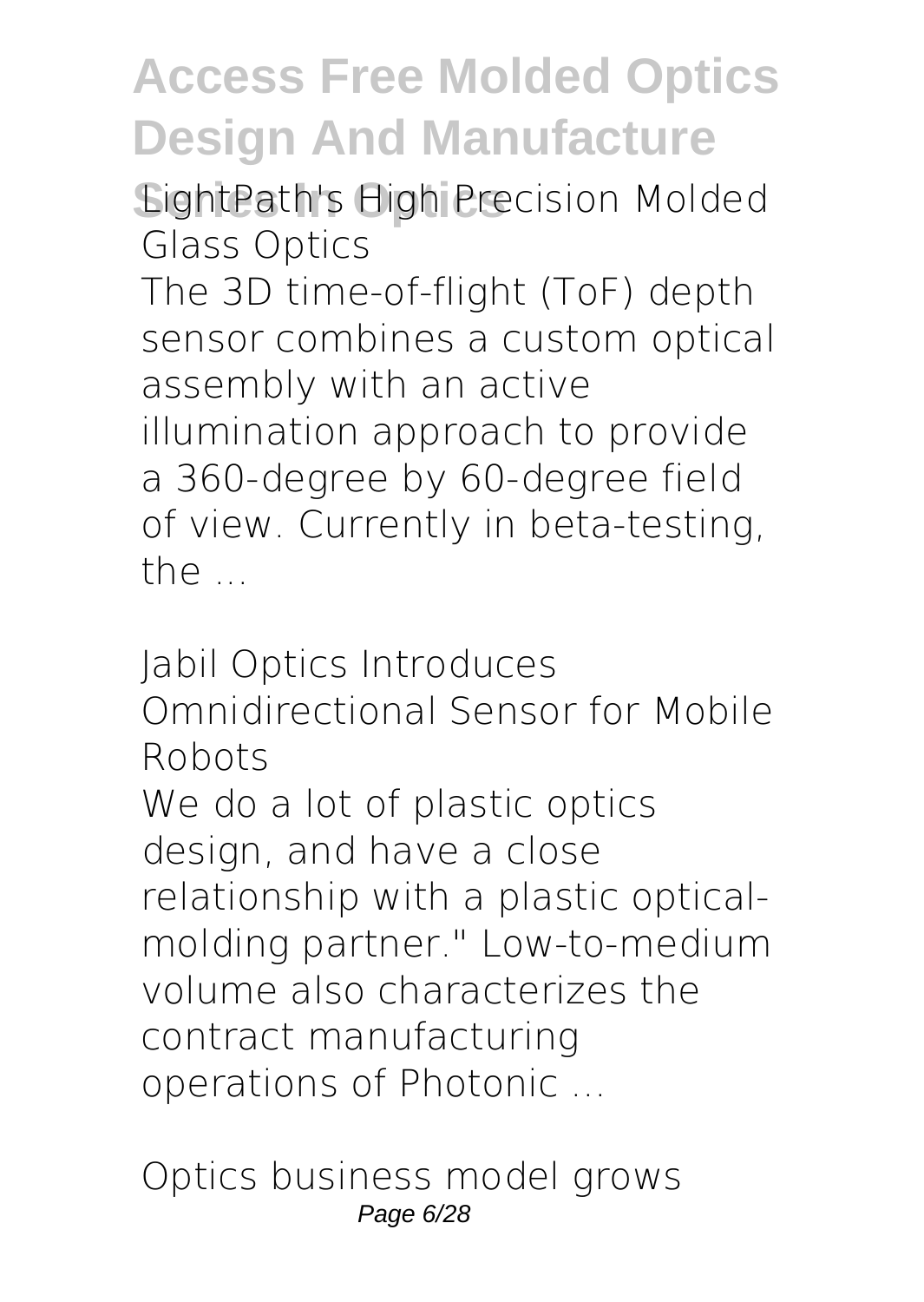beyond a cottage industry drew on his 25 years of experience in the design and manufacture of optical molds when he established his own company with two employees in 2005. In 2012, Wodak moved the company, then with 54 ...

Hybrid molding technology key to production of precision optics Let us help you with your inquiries, brochures and pricing requirements Request A Quote Download PDF Copy Request A Quote Download PDF Copy Request A Quote Download ...

Design and Manufacture of Complex Electro-Optics "I wanted to have that incorporated into our optics Page 7/28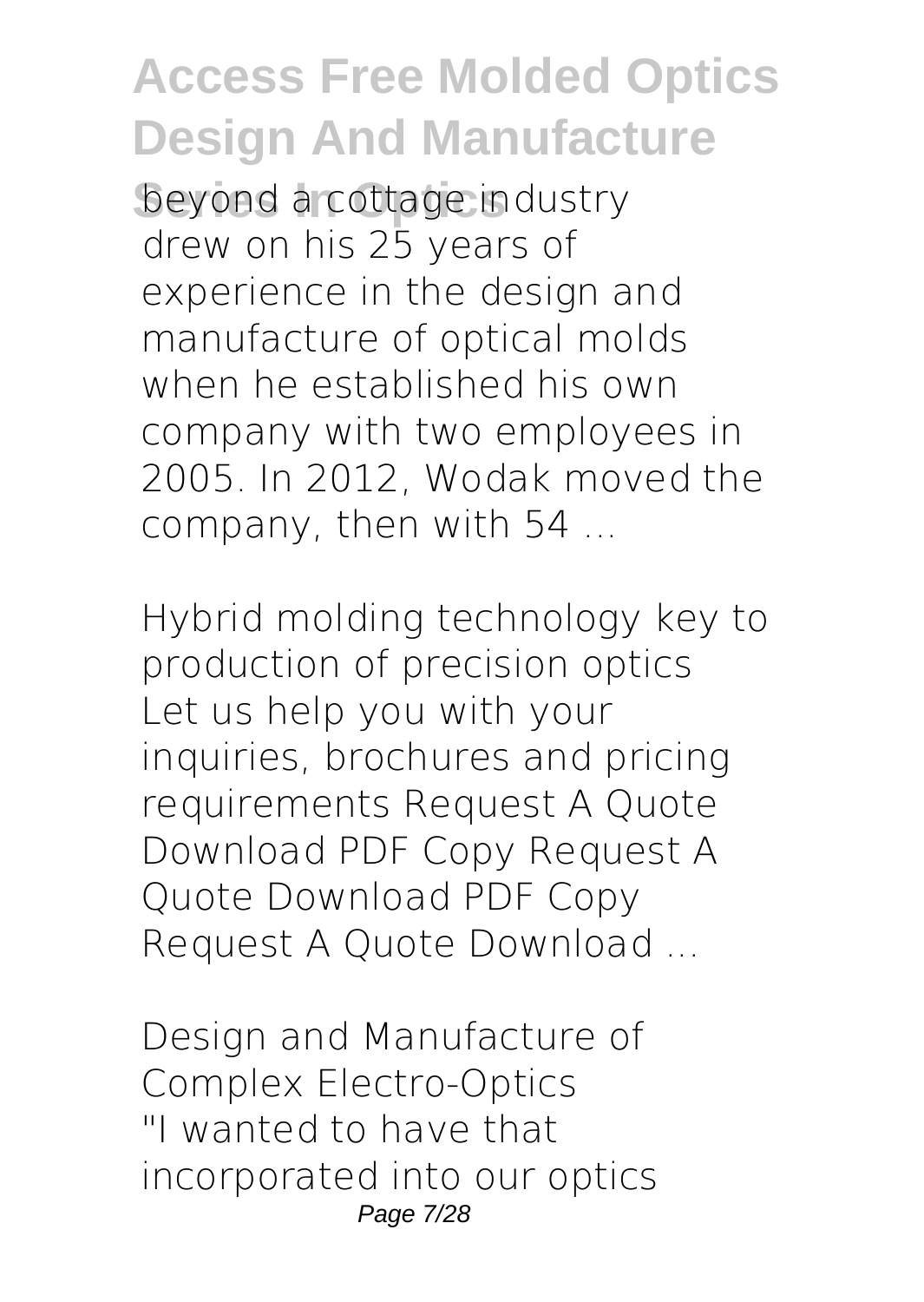**Series In Optics** manufacturing. To do that we're re-launching ... that is typically not needed in a regular precisionmolded part," he noted. "We design the runner ...

Empire Precision Plastics develops training program; expands optics molding business Medical Product Outsourcing published an article about medtech and micromolding that made me think about the future of micro 3DP for medical devices. "Smarter, faster, cheaper. Those three words have ...

Smaller, faster, cheaper: The future of medical device manufacturing NIL Technology (NILT), a leader in advanced optical solutions, is Page 8/28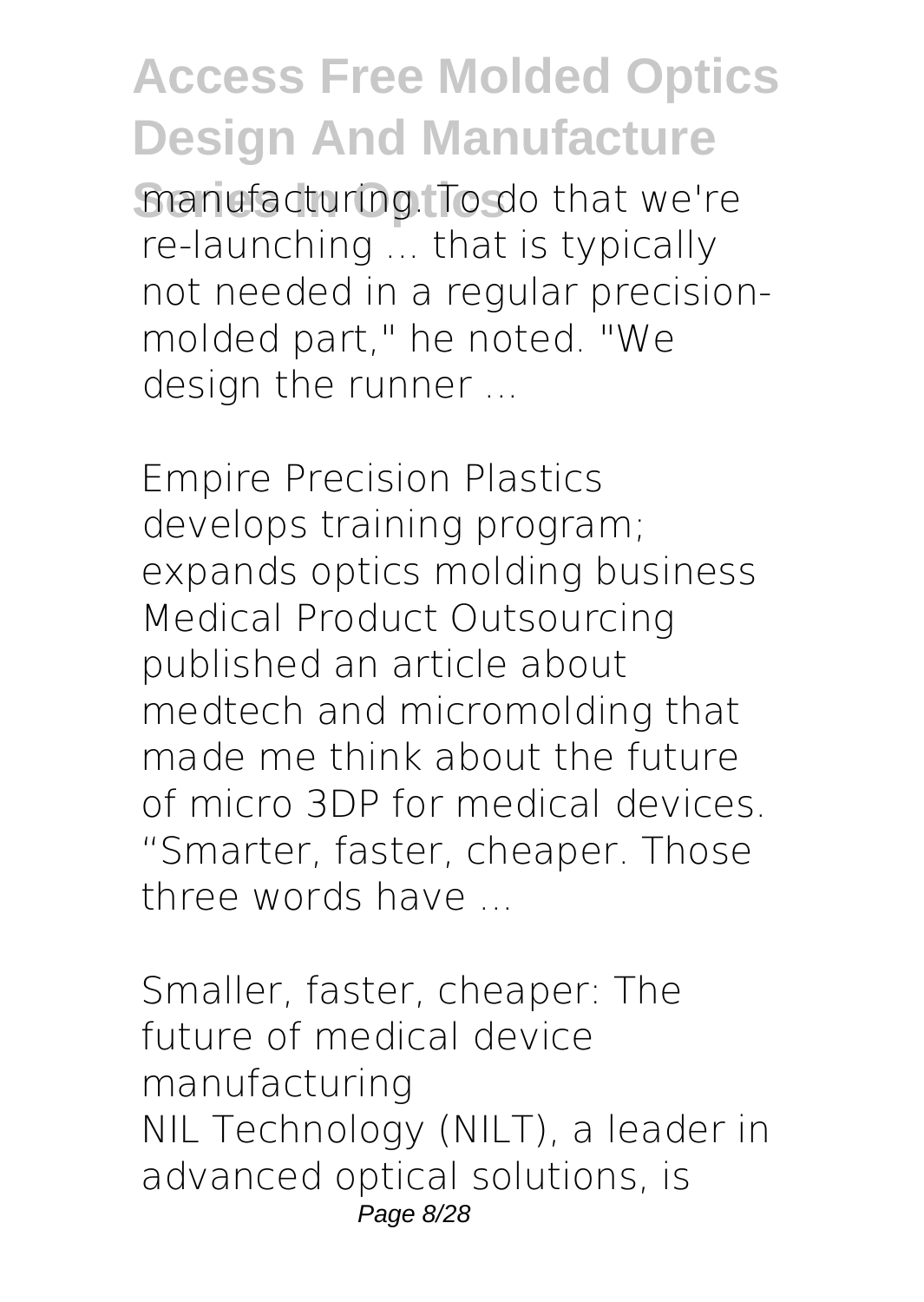**Series In Optics** launching its highly advanced flat optics technology platform for near-infrared (NIR) used in 3D sensing and LiDAR. The technology ...

NIL Technology Introduces Flat, Multifunctional Optics Platform for 3D Sensing and LiDAR Applications enabling lighter and thinner optics for everything from eyeglasses to mobile phone cameras. The technology to design and manufacture optical metamaterials is rapidly maturing, making commercial ...

Optical Metamaterials Will Soon Be Ready for \$50 Billion Optics Market, According to Lux Research Page 9/28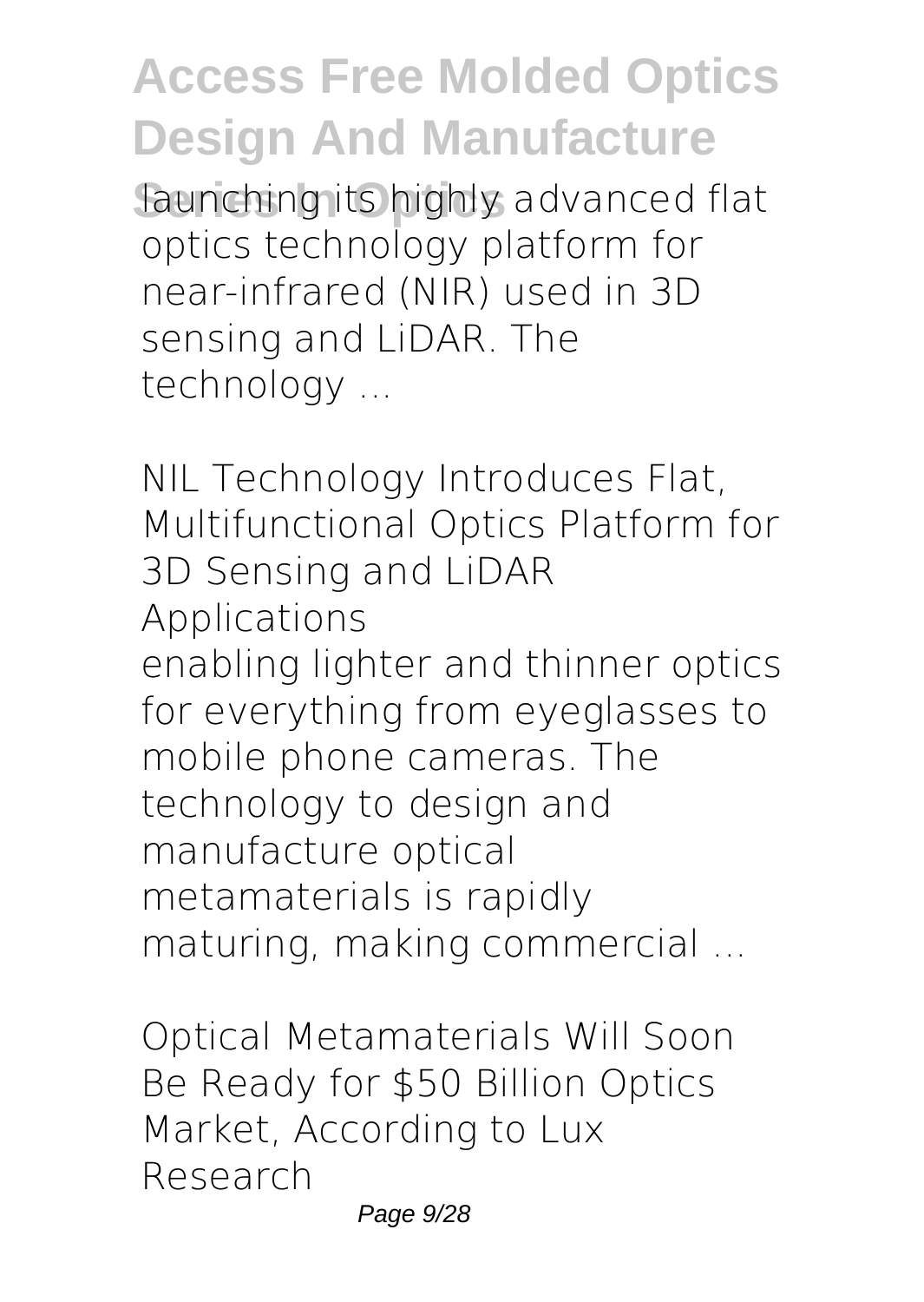**She global Additive Manufacturing** Market is expected to reach USD 23.33 billion by 2026, growing at a high rate of 14.4%, according to a new report by Reports and Data. Increasing government support ...

Additive Manufacturing Market Share Growth Analysis Trend and Forecast Research Report Micro molding is a molding process for the manufacture ... Rob Spiegel has covered manufacturing for 19 years, 17 of them for Design News. Other topics he has covered include automation, supply chain ...

The Fundamentals of Micro Molding Additional Services: Design Page 10/28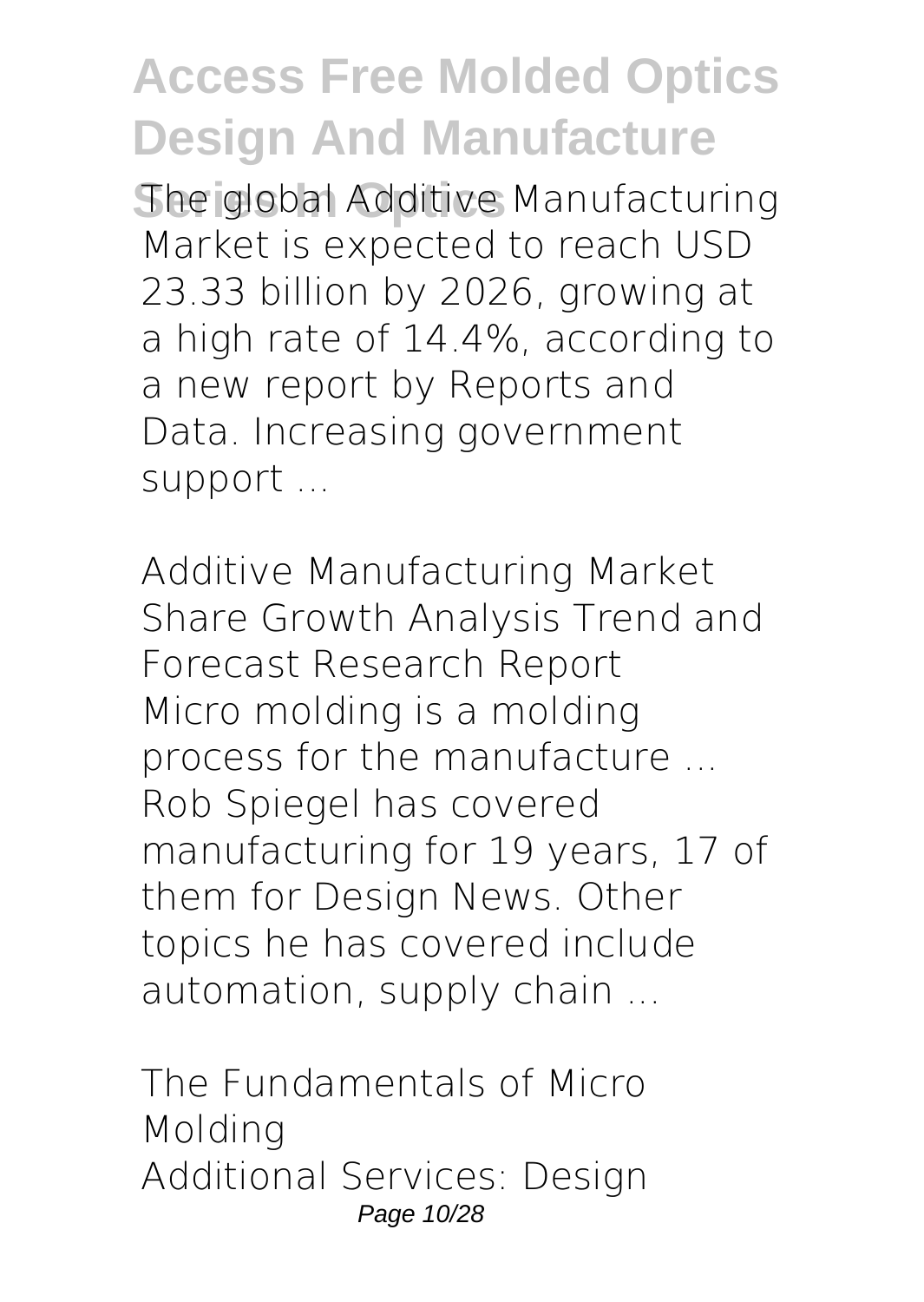Assistance ... Technical Plastics specializes in fine tolerance injection molded components and assemblies for the medical, optics, and electronics industries.

Casting and Molding (Rapid Tooling) Rapid Prototyping Services Alpine Research Optics (ARO) has established its reputation for supplying high-performance laser optics manufacturing with ... With FilmStar design and characterization software to design ...

Alpine Research Optics Becomes the Go-to firm for Supplying High-Performance Laser Optics Manufacturing X2F's new molding technology Page 11/28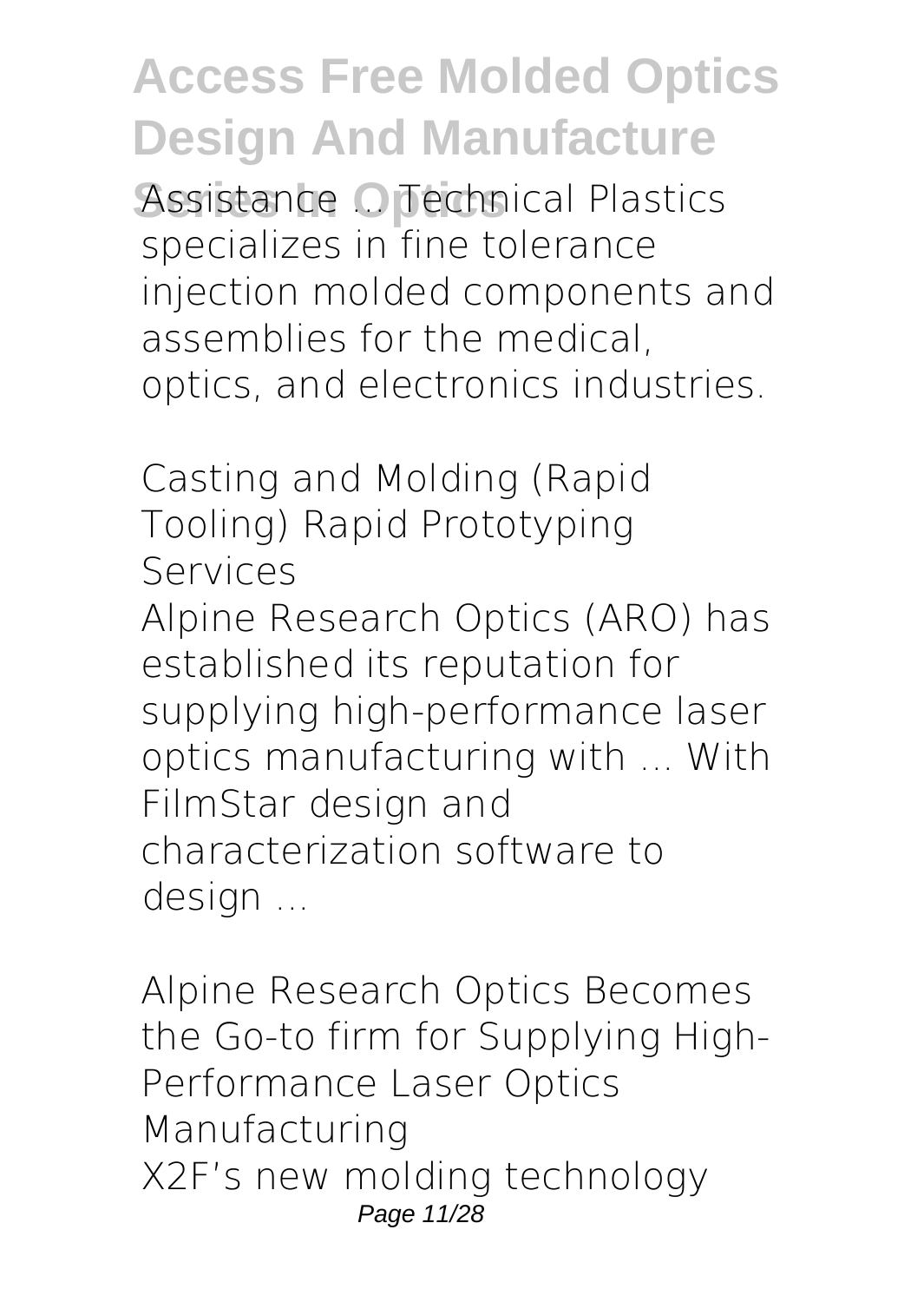**Senables the manufacture ... in** product design, tooling, and material science for molded parts. Initial target applications include polymer-based optics with improved ...

X2F Appoints New Technology Director as Transformative Plastics Molding Process Enters Expansion Phase For nearly two decades, Jabil Optics has been recognized by leading technology companies as the premier service provider for advanced optical design, industrialization and manufacturing.

Jabil Optics Introduces Powerful Omnidirectional Sensor Washington - The all-virtual OSA Page 12/28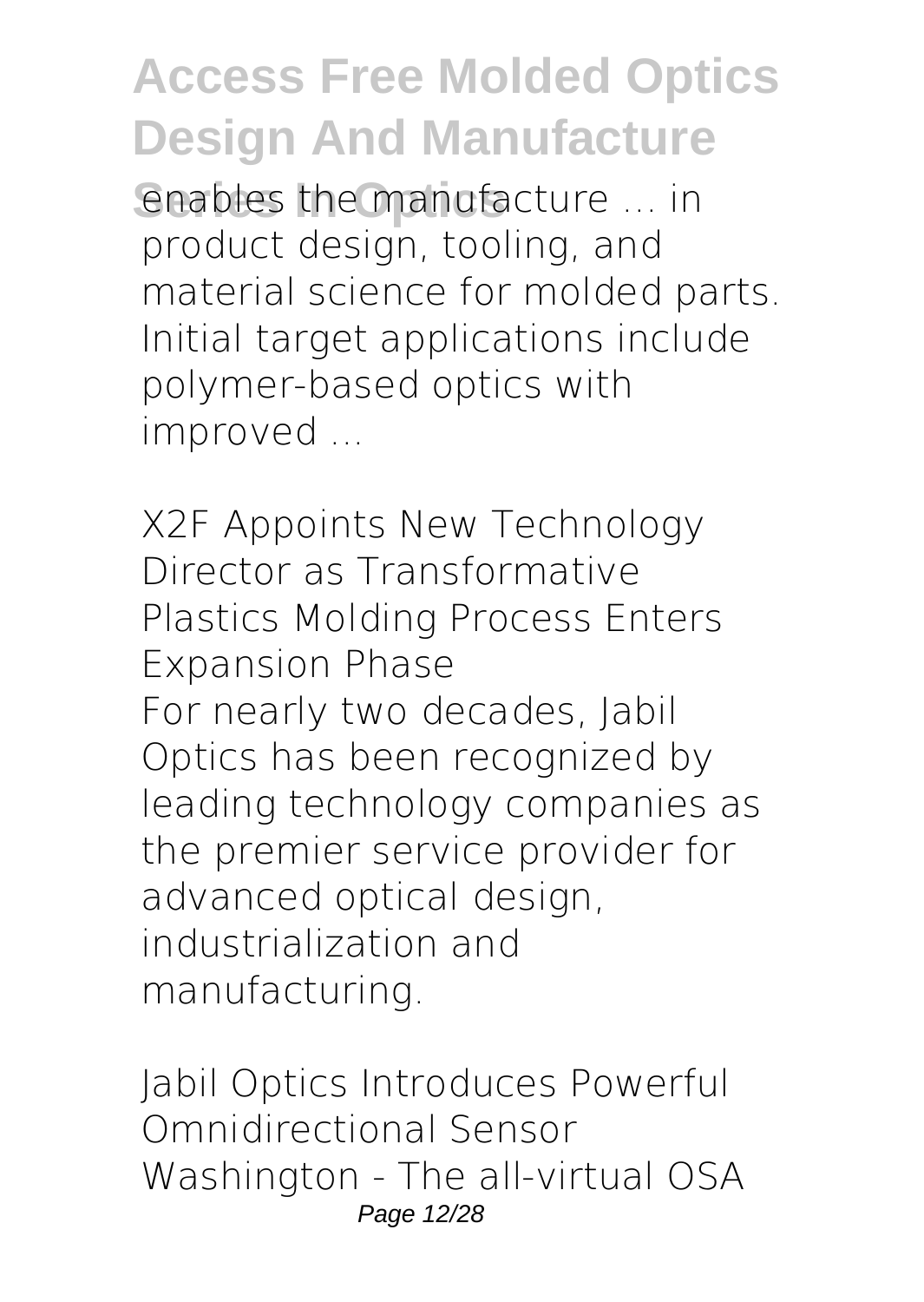**Septical Design and Fabrication** Congress ... can engage in include the fabrication of optics by lasers, additive manufacturing of optical components, the use ...

Experts in space exploration, illumination and interferometry to headline 2021 OSA Design Congress TAIPEI, June 25, 2021 /PRNewswire/ -- BKSTEC, a leading design and manufacturer of fiber optic ... world's first automated production line for fiber optics, which lowers the cost of fiber optics ...

BKSTEC Aims to Replace Consumer-grade Copper Cables by Lowering Cost of Fiber Optics through Automation Page 13/28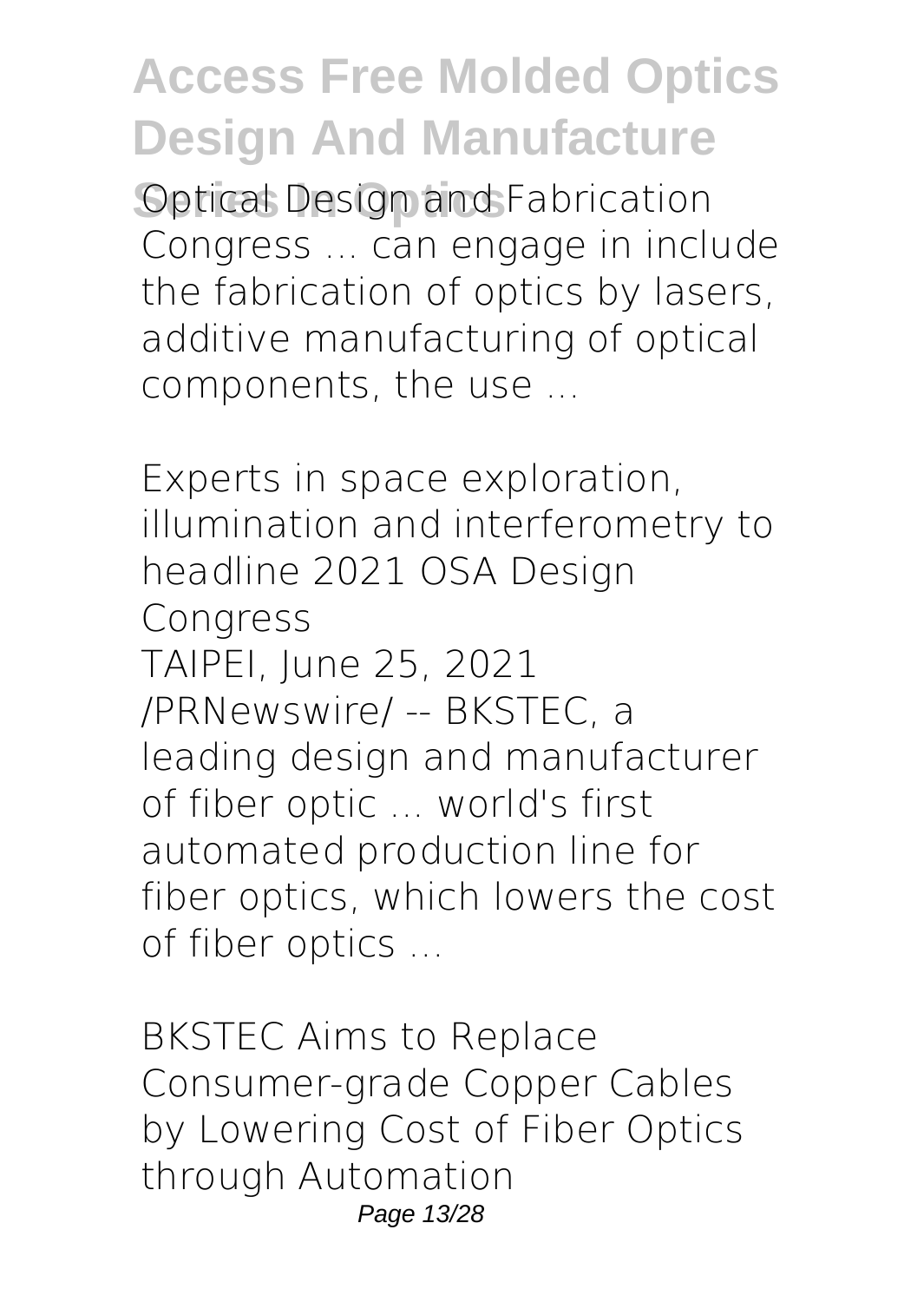**ORLANDO, FL / ACCESSWIRE / July** 8, 2021 / ("LightPath," the "Company, "or "we"), a leading vertically integrated?global manufacturer of?proprietary optical and infrared components?and?high-level assem ...

While several available texts discuss molded plastic optics, none provide information on all classes of molded optics. Filling this gap, Molded Optics: Design and Manufacture presents detailed descriptions of molded plastic, glass, and infrared optics. Since an understanding of the manufacturing process is necessary to develop cost-Page 14/28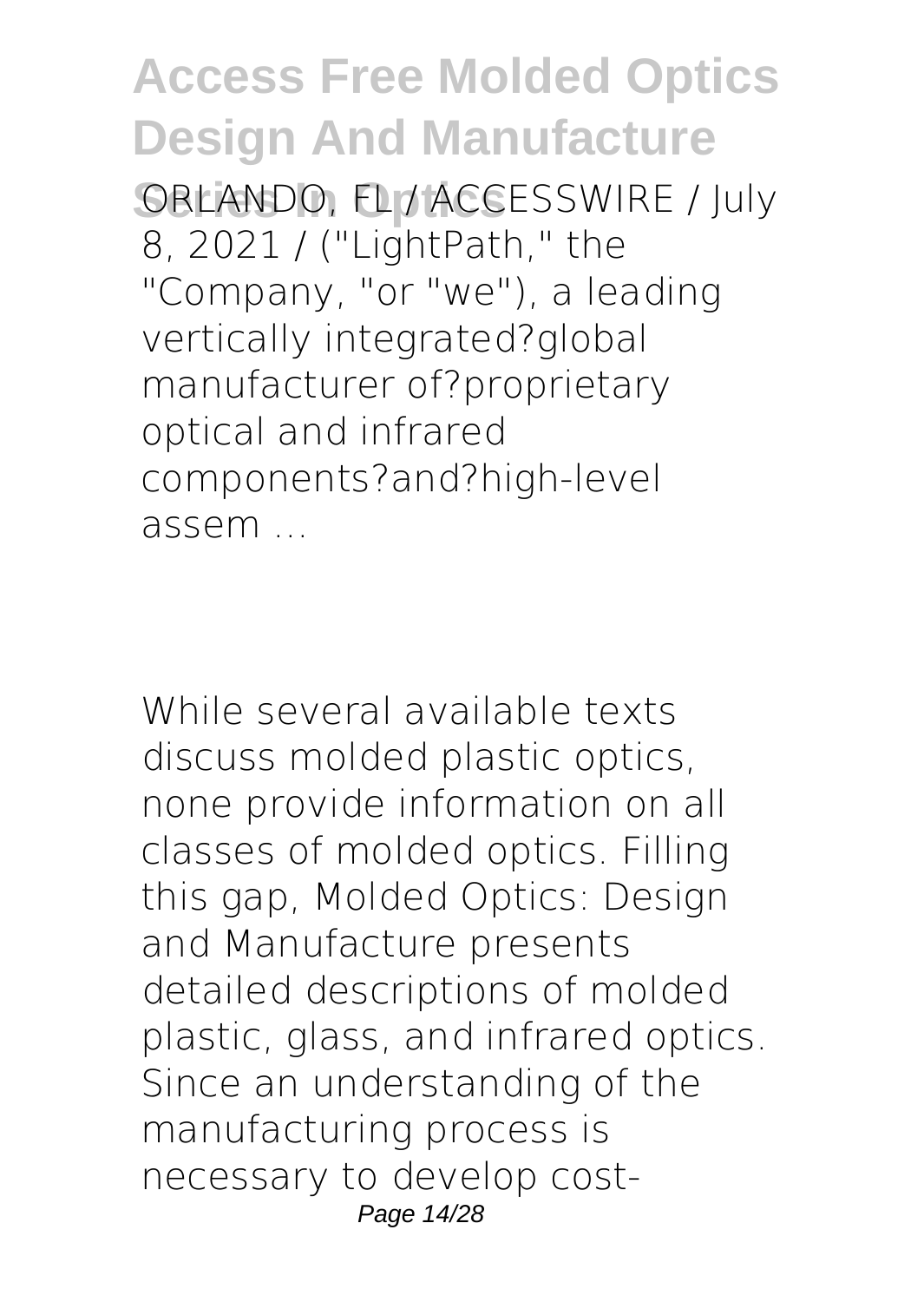effective, producible designs, the book extensively covers various manufacturing methods, design guidelines, trade-offs, best practices, and testing of critical parameters. It also discusses topics that often arise when designing systems with molded optics, such as mitigating stray light and mating systems by eye. The first three chapters of the book focus on subjects important to the design of systems using molded optics: optical design, visual optics, and stray light. Following these background chapters, the text provides indepth information on the design and manufacture of molded plastic optics, molded glass optics, and molded infrared optics. The final chapter on Page 15/28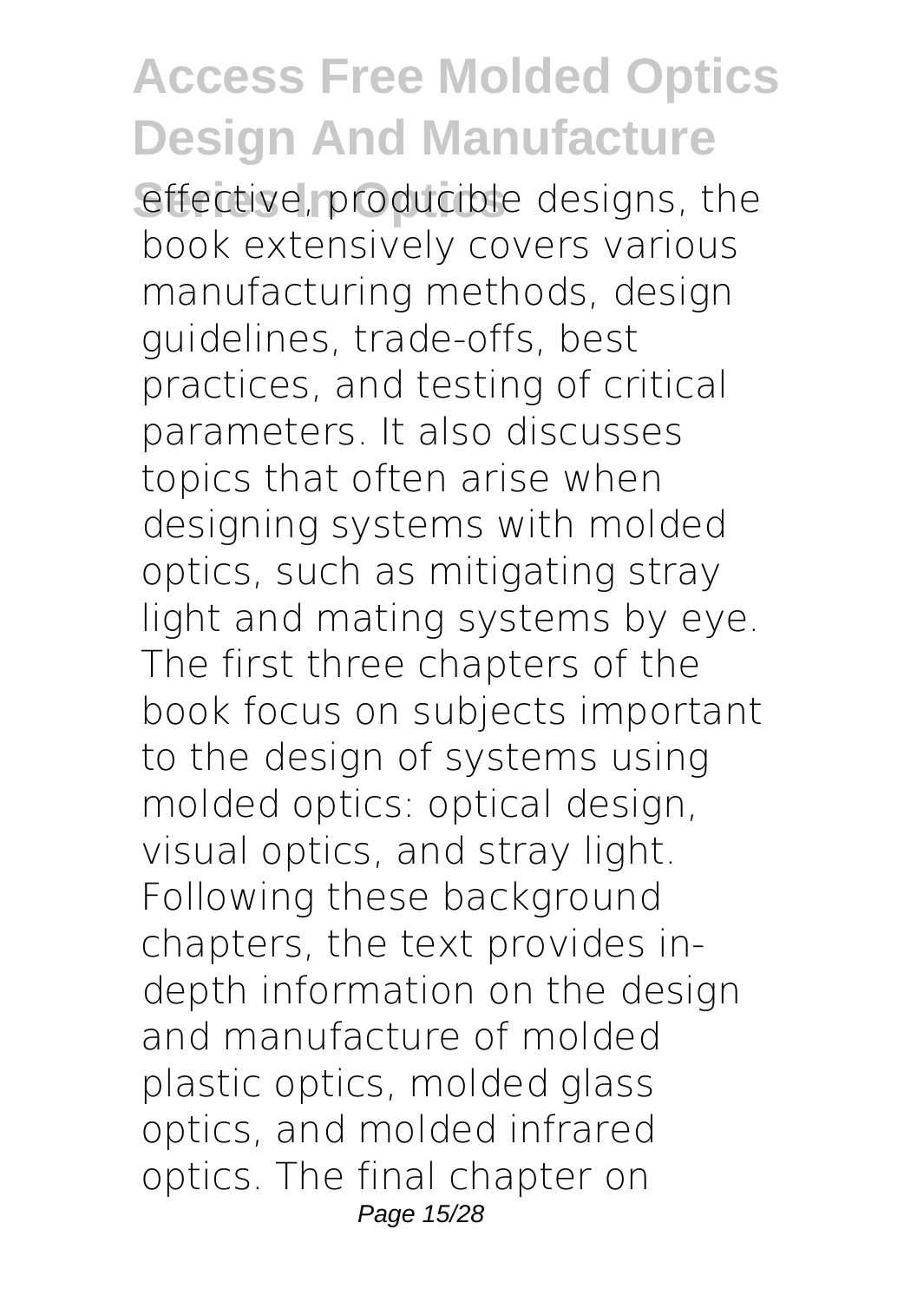testing emphasizes the special characteristics of molded optics. Experts in their particular areas, the authors draw on their considerable knowledge and realworld experiences to give a thorough account of the design and manufacture of molded plastic, glass, and infrared optics. The book will help readers improve their ability to develop systems that employ molded optics.

A coherent overview of the current status of injection molded optics, describing in detail all aspects of plastic optics, from design issues to production technology and quality control. This updated second edition is supplemented by a chapter on Page 16/28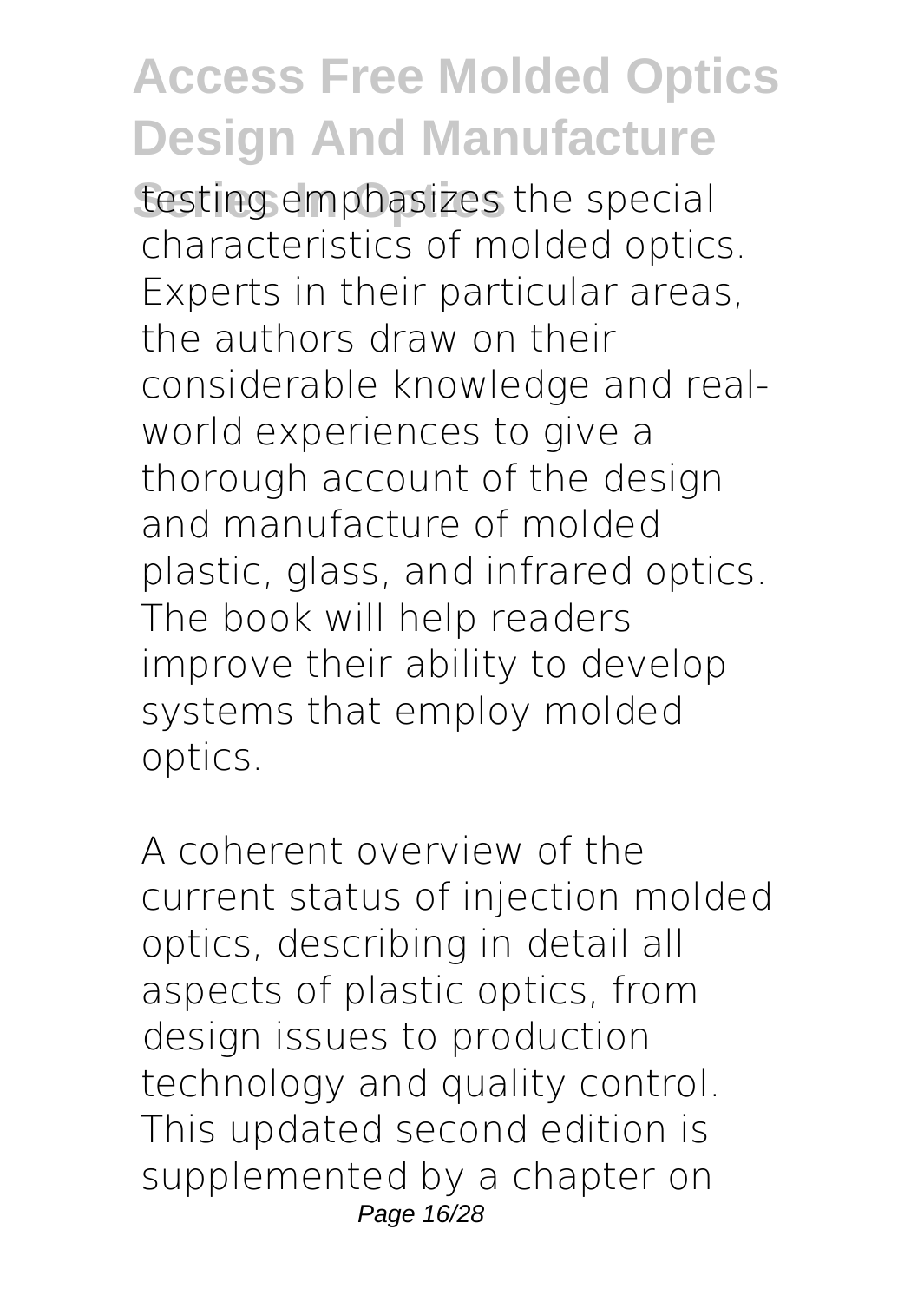the equipment and process of injection wells as well as a look at recent applications. The contributors, each one a leading expert in their discipline, have either a background in or strong ties to the industry, thus combining a large amount of practical experience. With its focus firmly set on practical applications, this is an indispensable reference for all those working in optics research and development.

"Molding processes continue to innovate and push the boundaries of optical systems, not only for state-of-the-art, high-volume consumer products but also touching on almost every application where optics are used, Page 17/28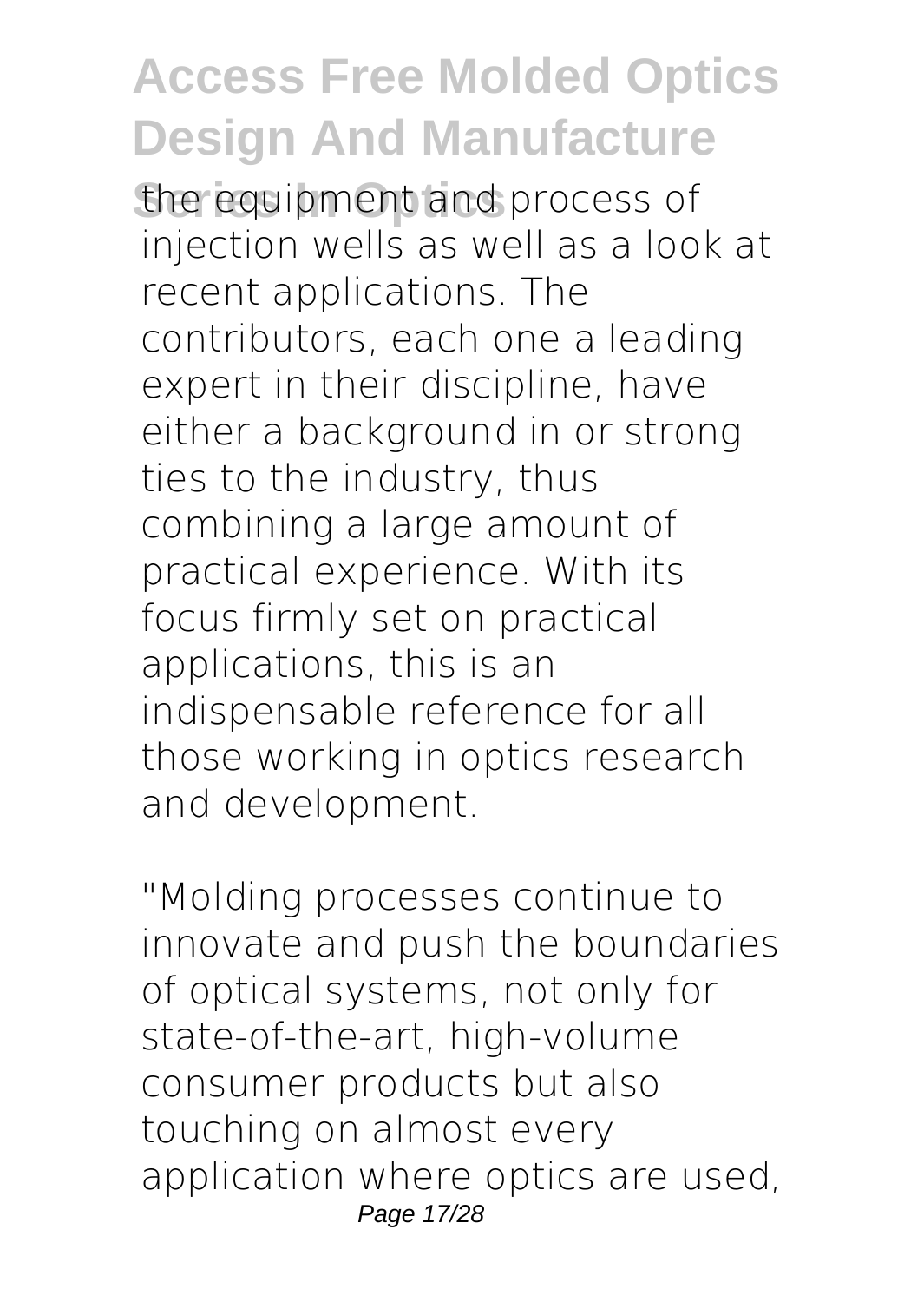from automotive headlights and medical endoscopes to thermal weapon sights for the warfighter. The most common optical molding technologies are injection molding of optical plastics and precision glass molding. This Field Guide primarily focuses on these two technologies but also covers the full spectrum of optical molding. It provides a convenient and concise source of knowledge on optical molding technologies and will be a valuable addition to a publication base that is rather limited"--

Precision glass molding is a netshaping process to fabricate glass optics by replicating optical features from precision molds to glass at elevated temperature. Page 18/28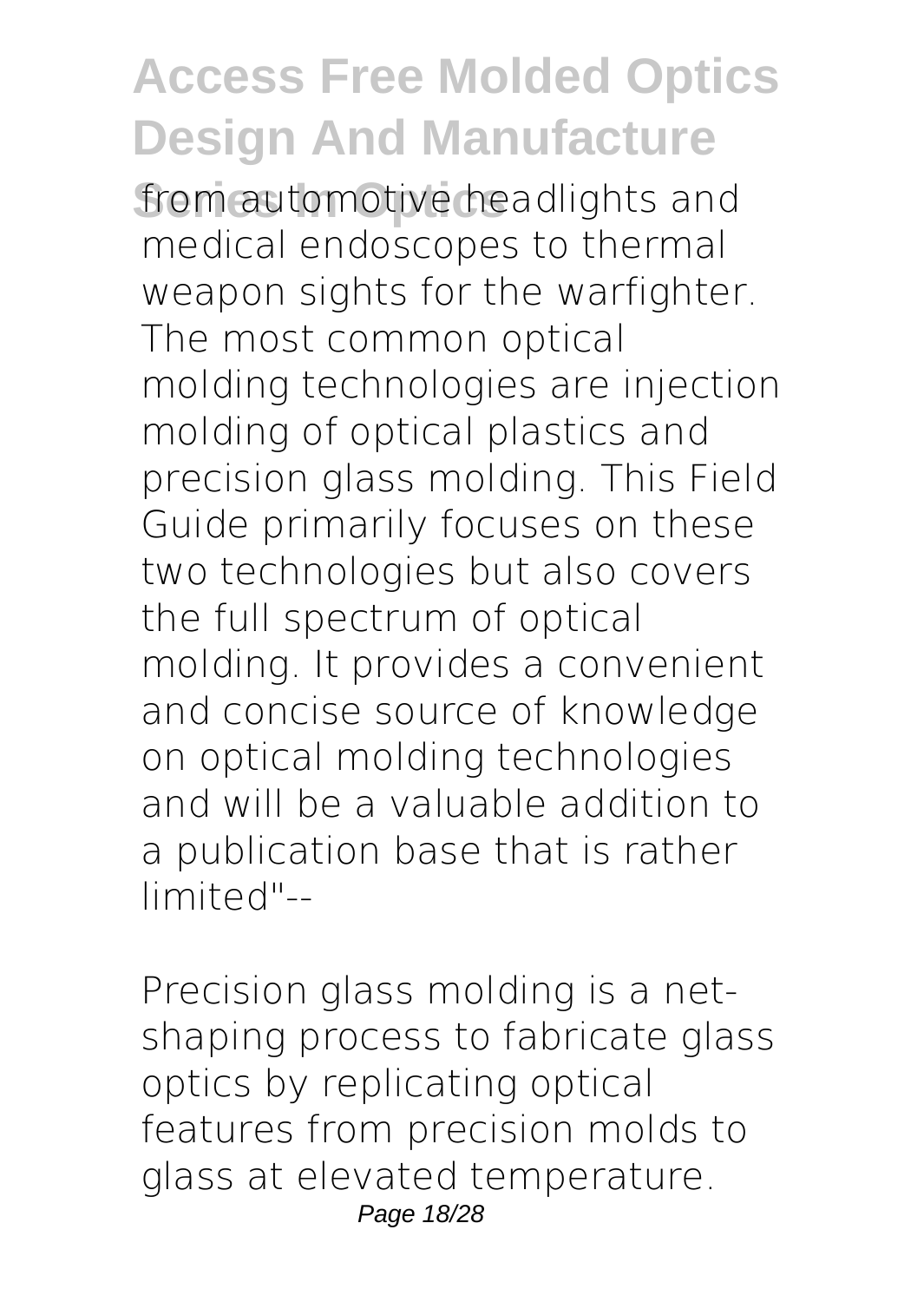The advantages of precision glass molding over traditional glass lens fabrication methods make it especially suitable for the production of optical components with complicated geometries, such as aspherical lenses, diffractive hybrid lenses, microlens arrays, etc. Despite of these advantages, a number of problems must be solved before this process can be used in industrial applications. The primary goal of this research is to determine the feasibility and performance of nonconventional optical components formed by precision glass molding. This research aimed to investigate glass molding by combing experiments and finite element method (FEM) based numerical Page 19/28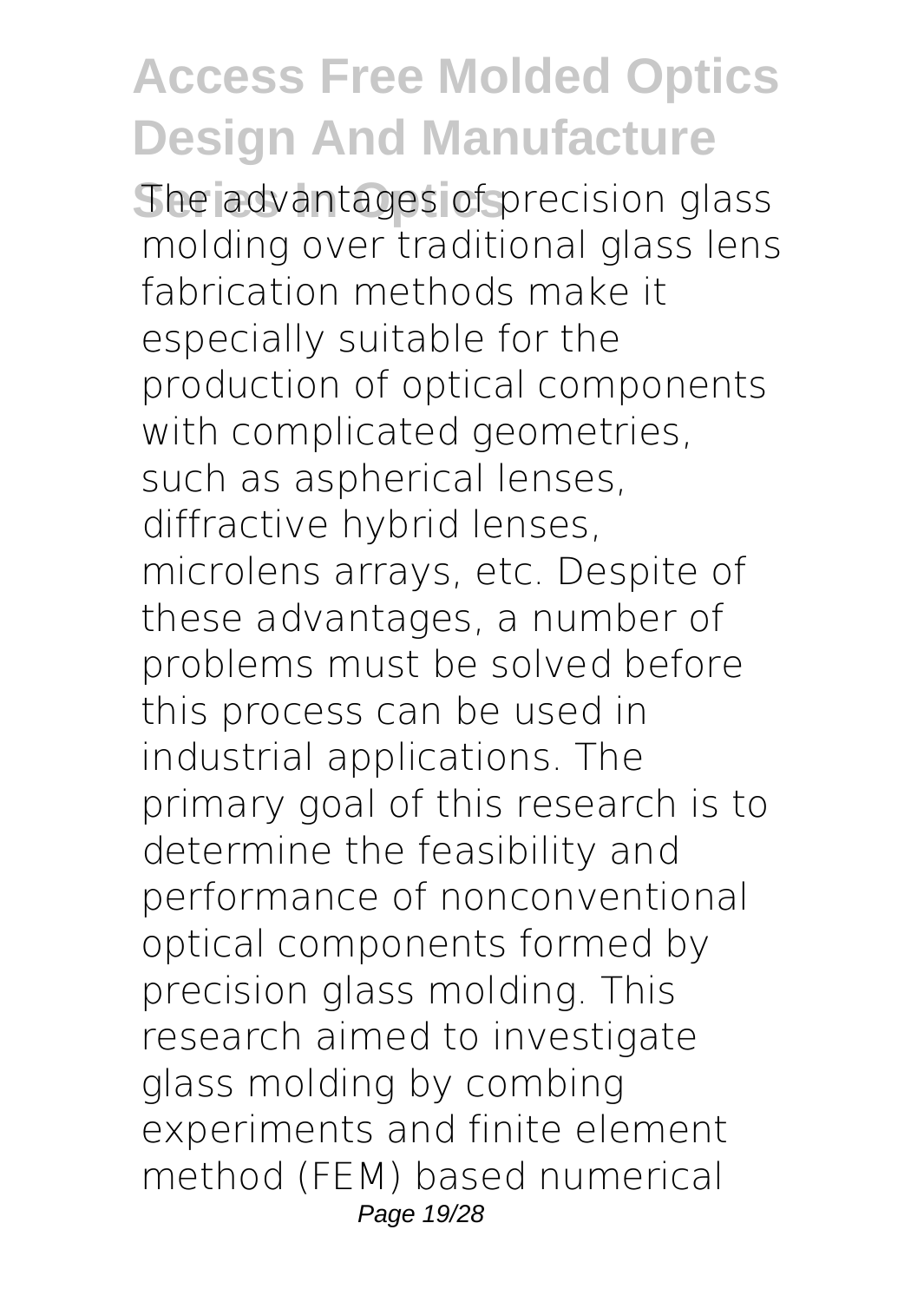Simulations. The first step was to develop an integrated compensation solution for both surface deviation and refractive index drop of glass optics. An FEM simulation based on Tool-Narayanaswamy-Moynihan (TNM) model was applied to predict index drop of the molded optical glass. The predicted index value was then used to compensate for the optical design of the lens. Using commercially available general purpose software, ABAQUS, the entire process of glass molding was simulated to calculate the surface deviation from the adjusted lens geometry, which was applied to final mold shape modification. A case study on molding of an aspherical lens was conducted, demonstrating Page 20/28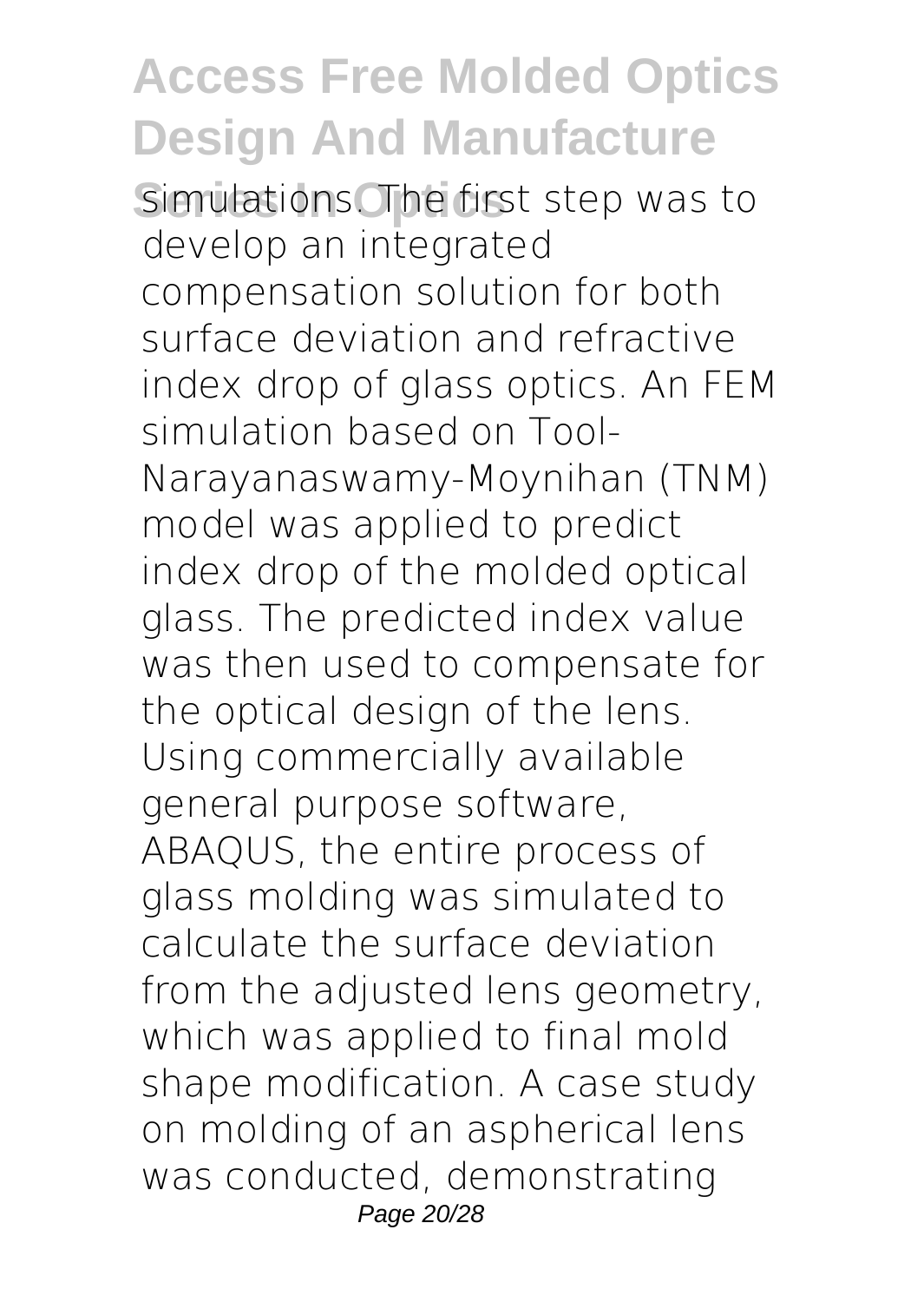Feductions in both geometry and wavefront error by more than 60%.

The main focus of this dissertation is to seek scientific knowledge and fundamental understanding of molding process for freeform optical lens fabrication by integrating freeform optical design, precision freeform molding making, numerical modeling of polymer lens forming process, and evaluation of the molded freeform optics. Compared with conventional optics, freeform optics provides more flexibilities and better performance. However, due to the complex nature of freeform optics manufacturing processes, the Page 21/28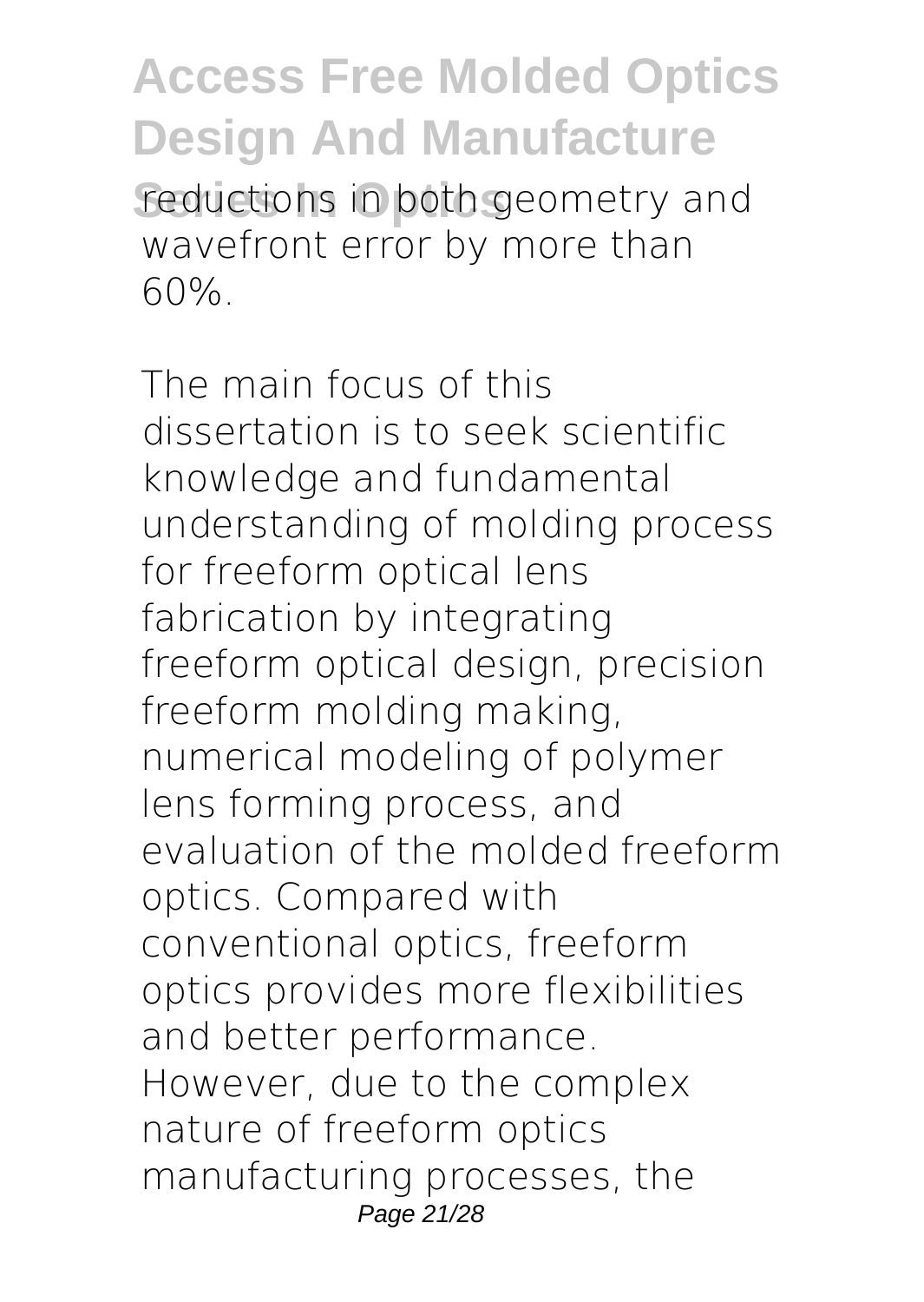productivity and quality is difficult to improve, which subsequently results in higher manufacturing cost. Therefore, in order to create affordable freeform lenses with high quality, the method combining ultraprecision diamond machining and optical molding is proposed. Ultraprecision diamond machining is a process that allows us to generate precision freeform optical features on mold surfaces without post polishing, while microinjection/compression molding is proven high volume manufacturing process used to reduce production cost. The diamond machining for both regular metal materials and brittle materials are discussed to obtain high quality molds with optical finish. In addition, two Page 22/28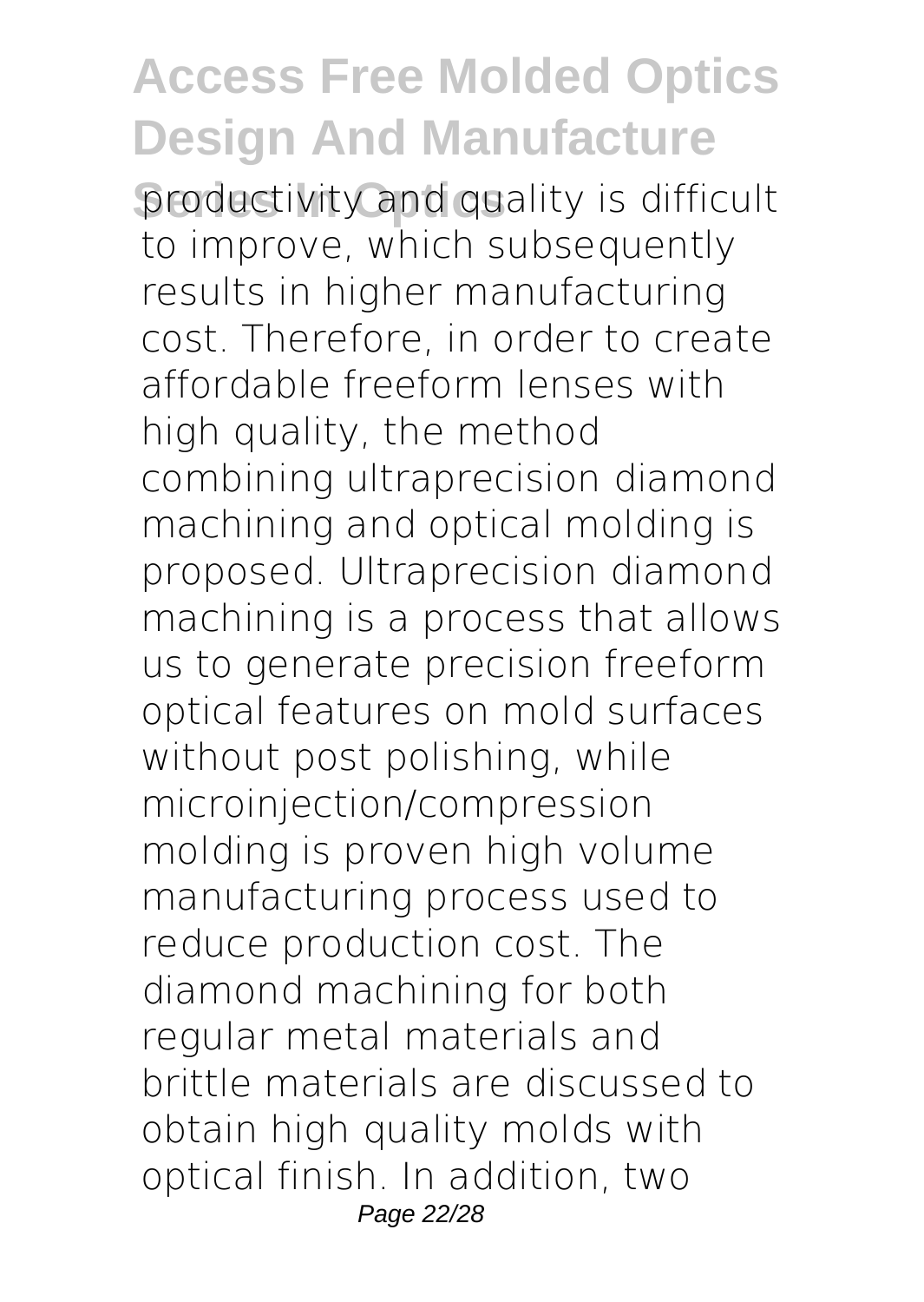**Series In Optics** novel process designs are presented to fabricate hybrid glass-polymer achromatic lenses using compression molding and injection molding, respectively.

Molding tools in precision glass molding fail easily, even with protective thin film coatings applied. In this work, various efficient methods for assessing glass-coating interactions are developed, including a new, automated testing rig. Analysis of the testing results provides a better understanding of these mechanisms and how they are influenced by material properties and process parameters, so that the appropriate measures can be taken to prolong the life of the molding tools.

Page 23/28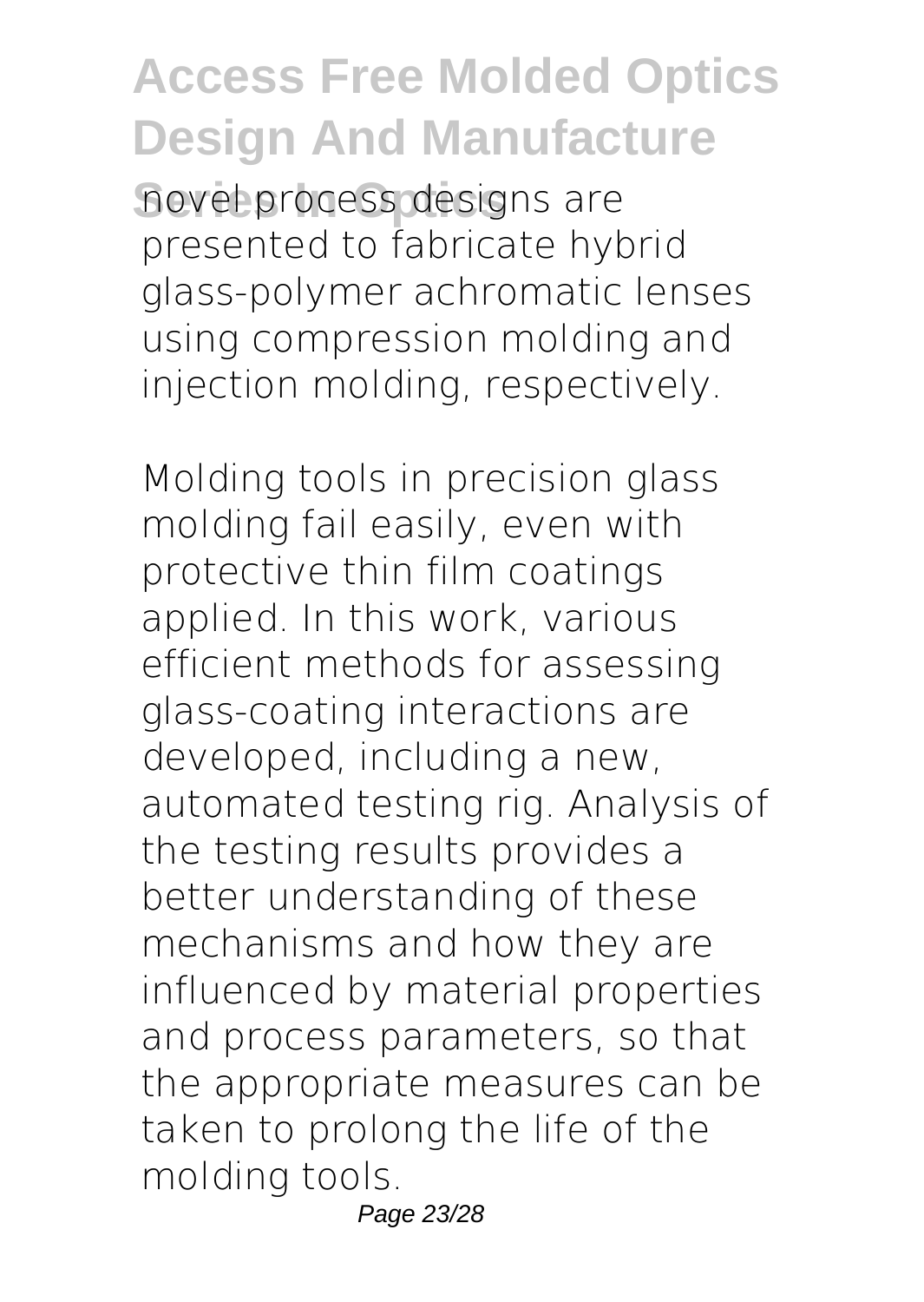#### **Access Free Molded Optics Design And Manufacture Series In Optics**

High quality optical components for consumer products made of glass and plastic are mostly fabricated by replication. This highly developed production technology requires several consecutive, well-matched processing steps called a "process chain" covering all steps from mold design, advanced machining and coating of molds, up to the actual replication and final precision measurement of the quality of the optical components. Current market demands for leading edge optical applications require high precision and cost effective parts in large volumes. For meeting these demands it is necessary to develop high quality process chains and moreover, to Page 24/28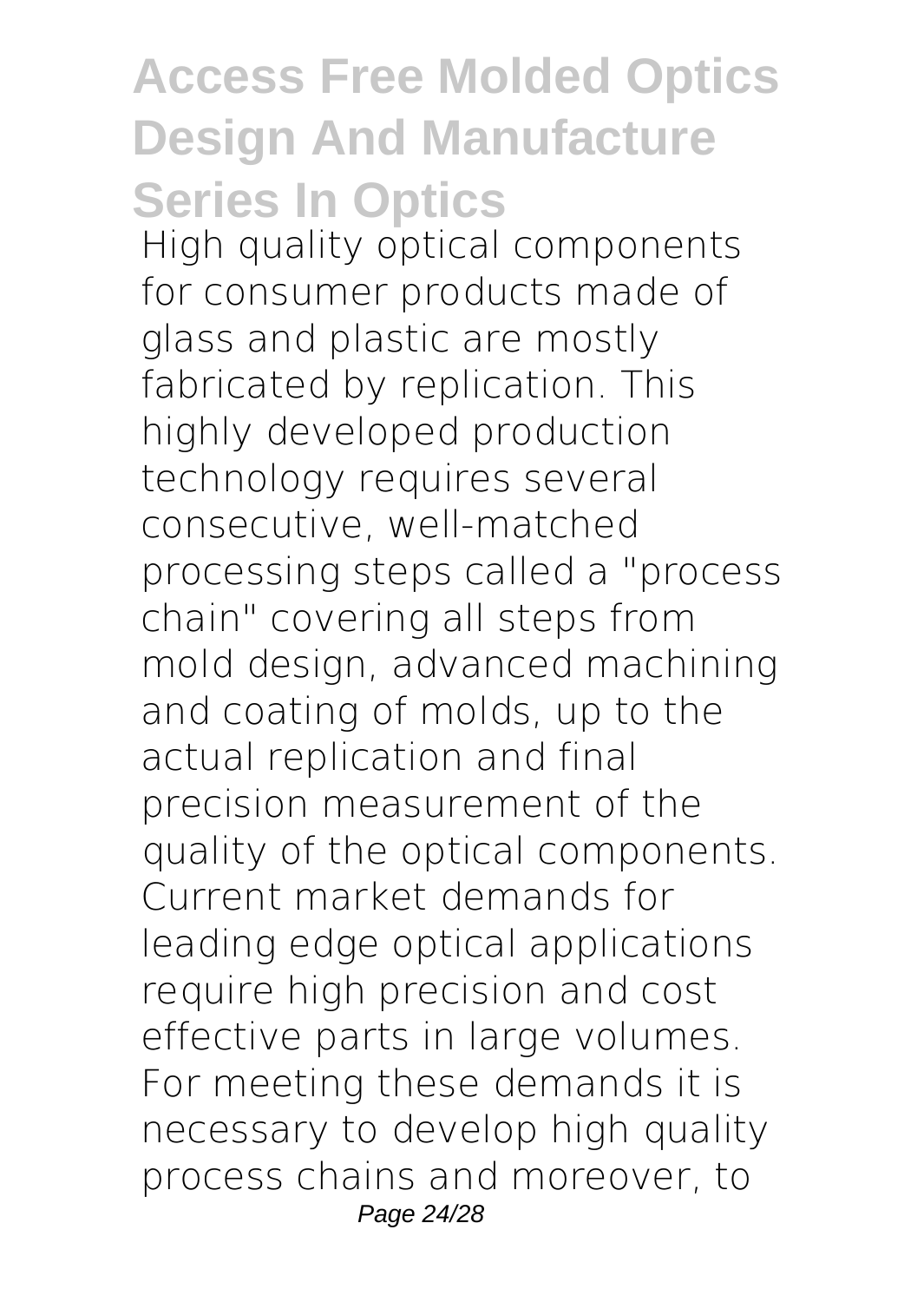**Series In Line III** demands and interdependencies within these process chains. The Transregional Collaborative Research Center "Process chains for the replication of complex optical elements" at Bremen, Aachen and Stillwater worked extensively and thoroughly in this field from 2001 to 2012. This volume will present the latest scientific results for the complete process chain giving a profound insight into present-day high-tech production.

A concise introduction to lens design, including the fundamental theory, concepts, methods and tools used in the field. Covering all the essential concepts and providing suggestions for further reading at the end of each Page 25/28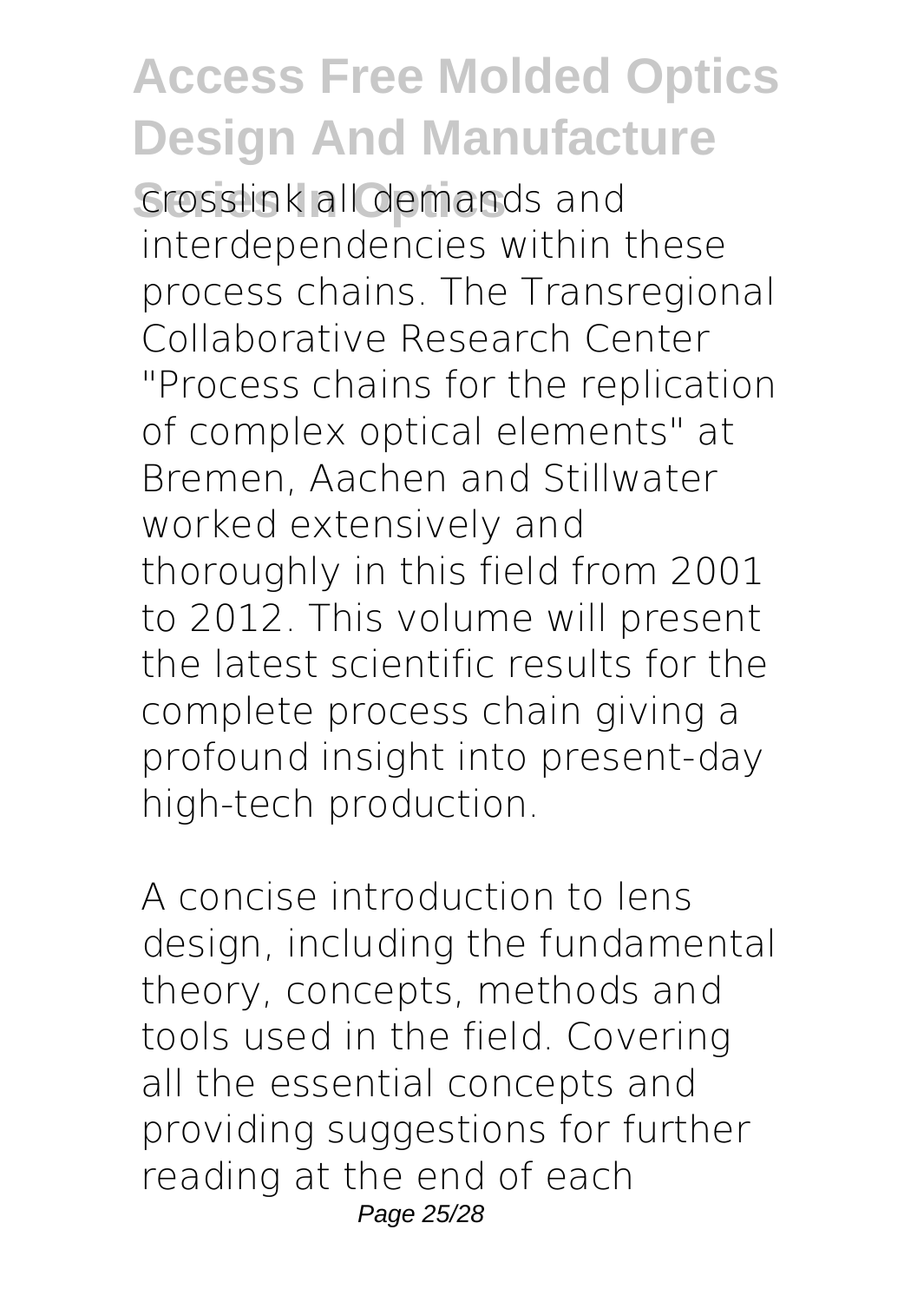**Series In Optics** chapter, this book is an essential resource for graduate students working in optics and photonics.

This classic resource provides a clear, well-illustrated introduction to the essentials of optical designfrom basic principles to cuttingedge design methods.

This book highlights the tools and processes used to produce highquality glass molded optics using commercially available equipment. Combining scientific data with easy-to-understand explanations of specific molding issues and general industry information based on firsthand studies and experimentation, it provides useful formulas for readers involved in developing Page 26/28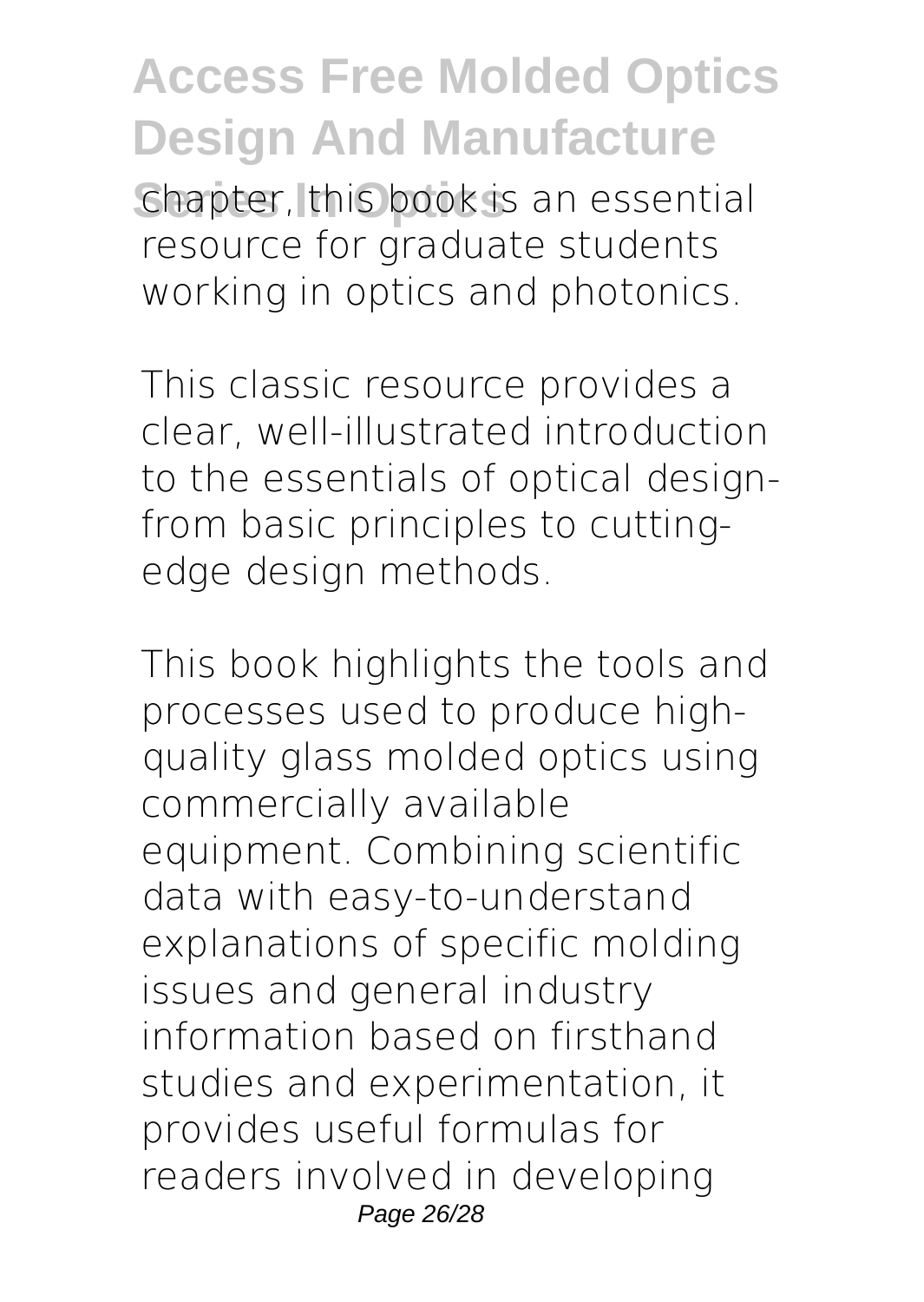develop in-house molding capabilities, or those who supply molded glass optics. Many of the techniques described are based on insights gained from industry and research over the past 50 years, and can easily be applied by anyone familiar with glass molding or optics manufacturing. There is an abundance of information from around the globe, but knowledge comes from the application of information, and there is no knowledge without experience. This book provides readers with information, to allow them to gain knowledge and achieve success in their glass molding endeavors.

Copyright code : 38b0e25aff67b5 Page 27/28